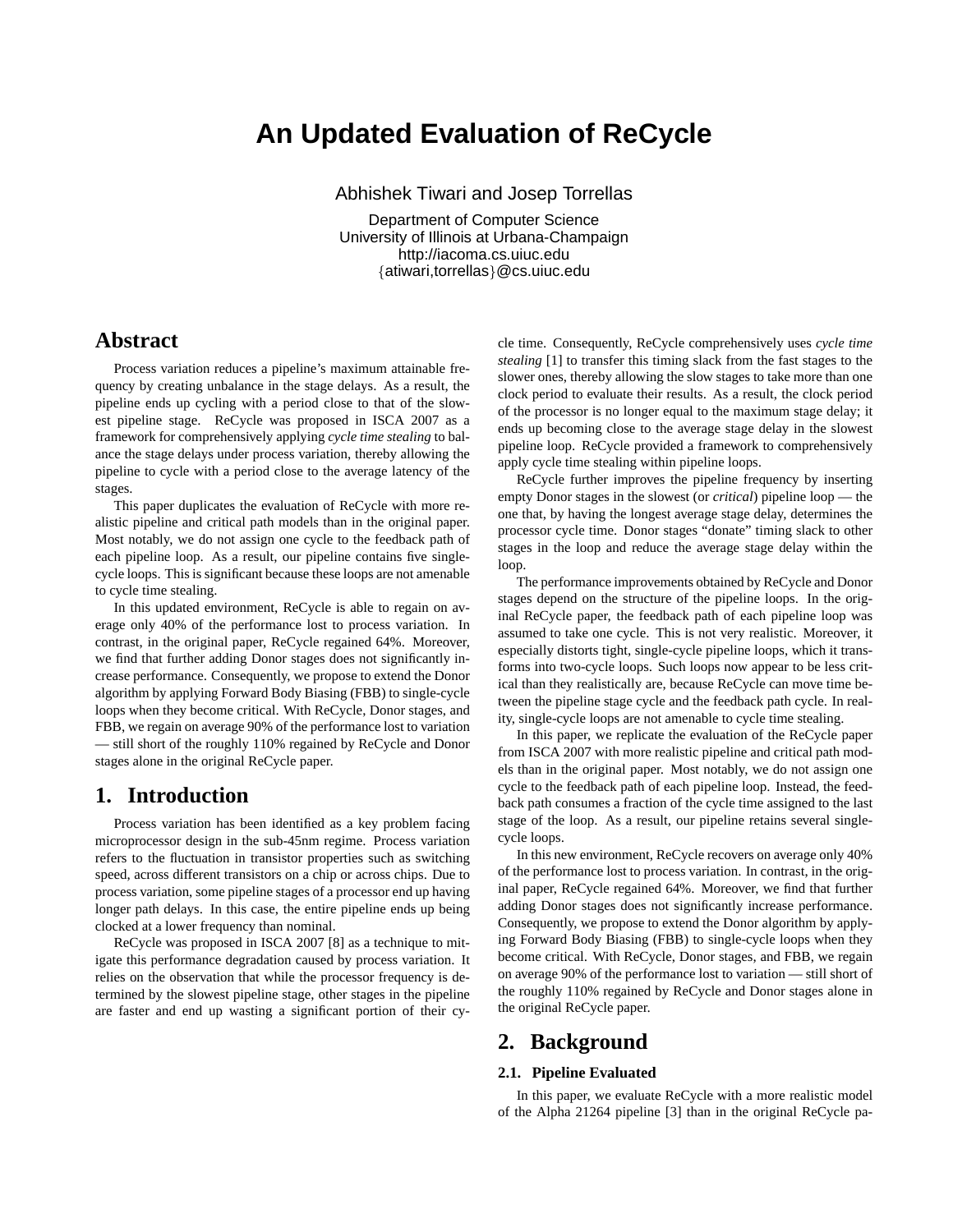

(a) Pipeline structure used in ReCycle.

(b) Pipeline structure used in this paper.

**Figure 1:** Simplified version of the Alpha 21264 pipeline used in the original ReCycle paper (a) and in this paper (b).

per [8]. Specifically, in the original paper, the feedback paths in all of the pipeline loops were modeled to take one pipeline cycle. This is not very realistic and especially distorts tight pipeline loops: it transforms loops composed of a single pipeline stage into twocycle loops. Such loops now appear to be less critical than they are, because ReCycle can move time between the pipeline stage cycle and the feedback path cycle.

In contrast, in this paper, we model the feedback path to take part of the time assigned to the last pipeline stage of the corresponding loop. Consequently, a feedback path does not add any additional cycle to its loop. In particular, a loop composed of a single pipeline stage truly takes one single cycle. Such a loop now retains its critical effect: it is not possible to transfer time between the logic part of the stage and the feedback path.

Figures 1(a) and (b) show the simplified Alpha 21264 pipeline used in the original ReCycle paper and the one used in this paper, respectively. The long boxes represent pipeline stages, while the short boxes are the pipeline registers between them. Some of the long boxes are in fact multiple pipeline stages separated by pipeline registers, as shown with the dashed lines. For example, the IF has three pipeline stages separated by pipeline registers. We put multiple stages under the same box like in IF to indicate that the critical paths in the stages are so spatially intertwined, that the values of the systematic component of process variation parameters are assumed to be the same for the stages. Lines between logical stages represent communication links.

The figures show the front end of the pipeline followed by the stages in the integer datapath along the top, the stages in the floating point data path along the bottom, and the load-store unit and cache in the middle. While a real processor has more communication links, these figures show only those that were considered most important or most time-critical. For example, the write back links are not shown, since write back is less time-critical. A total of 12 feedback paths (and therefore loops) are shown and labeled. Table 1 describes the loops. In increasing numerical order, these loops will be referred to like in the original ReCycle paper as: *fetch*, *iren*, *fpren*, *iissue*, *fpissue*, *ialu*, *fpadd*, *fpmul*, *bmiss*, *ildsp*, *fpldsp*, and *ldfwd*.

In Figure 1(a), each feedback path starts and ends in a pipeline register and, therefore, is assigned one cycle. In Figure 1(b), each feedback path starts inside a pipeline stage and ends in a pipeline register. It is assigned part of the stage's delay.

In Figure 1(b), there are five single-cycle loops, namely the integer and floating-point rename loops, the integer and floating-point

| Name                            | Description                                    | <b>Fdbk</b><br>Path | Components                                                   |
|---------------------------------|------------------------------------------------|---------------------|--------------------------------------------------------------|
| Fetch                           | Dependence between<br>PC and Next PC           | 1                   | IF, Bpred, 1                                                 |
| Int<br>rename                   | Dependence between<br>inst. assigning a rename | $\overline{2}$      | IntMap, 2                                                    |
| FP<br>rename                    | tag and a later one<br>reading the tag         | $\overline{3}$      | FPMap, 3                                                     |
| Int<br>issue                    | Dependence between<br>the select of a          | 4                   | IntO, 4                                                      |
| FP<br>issue                     | producer inst. and the<br>wakeup of a consumer | $\overline{5}$      | FPQ, 5                                                       |
| Int ALU                         | Forwarding                                     | 6                   | IntExec, 6                                                   |
| FPAdd                           | from execute                                   | 7                   | FPAdd. 7                                                     |
| <b>FPMul</b>                    | to execute                                     | $\overline{8}$      | FPMul. 8                                                     |
| <b>Branch</b><br>mispred.       | Mispredicted<br>branch                         | 9                   | IF, Bpred, IntMap<br>IntO, IntReg.<br>IntExec, 9             |
| Int load                        |                                                | 10                  | IntO, LdStU,                                                 |
| misspecul                       | Load miss                                      |                     | Dcache, 10                                                   |
| FP <sub>load</sub><br>misspecul | replay                                         | $\overline{11}$     | FPO, LdStU,<br>Dcache, 11                                    |
| Load<br>forward                 | Forwarding from load<br>to integer execute     | 12                  | IntExec, 9, IF, Bpred,<br>IntMap, IntQ, LdStU,<br>Dcache, 12 |

**Table 1:** Loops in the pipeline considered.

issue loops, and the integer execute loop. In Figure 1(a), these loops took two cycles instead of one because of the cycle-long feedback paths.

As a result of the changes to the feedback path latency mentioned above, some constraints associated with the pipeline stages also change. Specifically, in the pipeline of Figure 1(a), the setup and hold constraints for a feedback path originating in register  $i$  and ending in register  $j$  were:

$$
\delta_i + T_{feedback\_delay} + T_{setup} \leq T_{CP} + \delta_f
$$
  

$$
\delta_i + T_{feedback\_delay} \geq \delta_f + T_{hold}
$$

where  $T_{feedback\_delay}$  is the delay of the feedback path,  $T_{CP}$  is the pipeline's clock period,  $T_{setup}$  and  $T_{hold}$  are the setup and hold times, respectively, and  $\delta$  is the clock skew at the corresponding register [8]. In the revised pipeline of Figure 1(b), these constraints are replaced by:

$$
\delta_i + T_{stage.delay} + T_{feedback.delay} + T_{setup} \leq T_{CP} + \delta_f
$$
  

$$
\delta_i + T_{stage.delay} + T_{feedback.delay} \geq \delta_f + T_{hold}
$$

where  $T_{stage\_delay}$  is the delay of the logic in the last pipeline stage of the loop. The total number of constraints for ReCycle remains the same.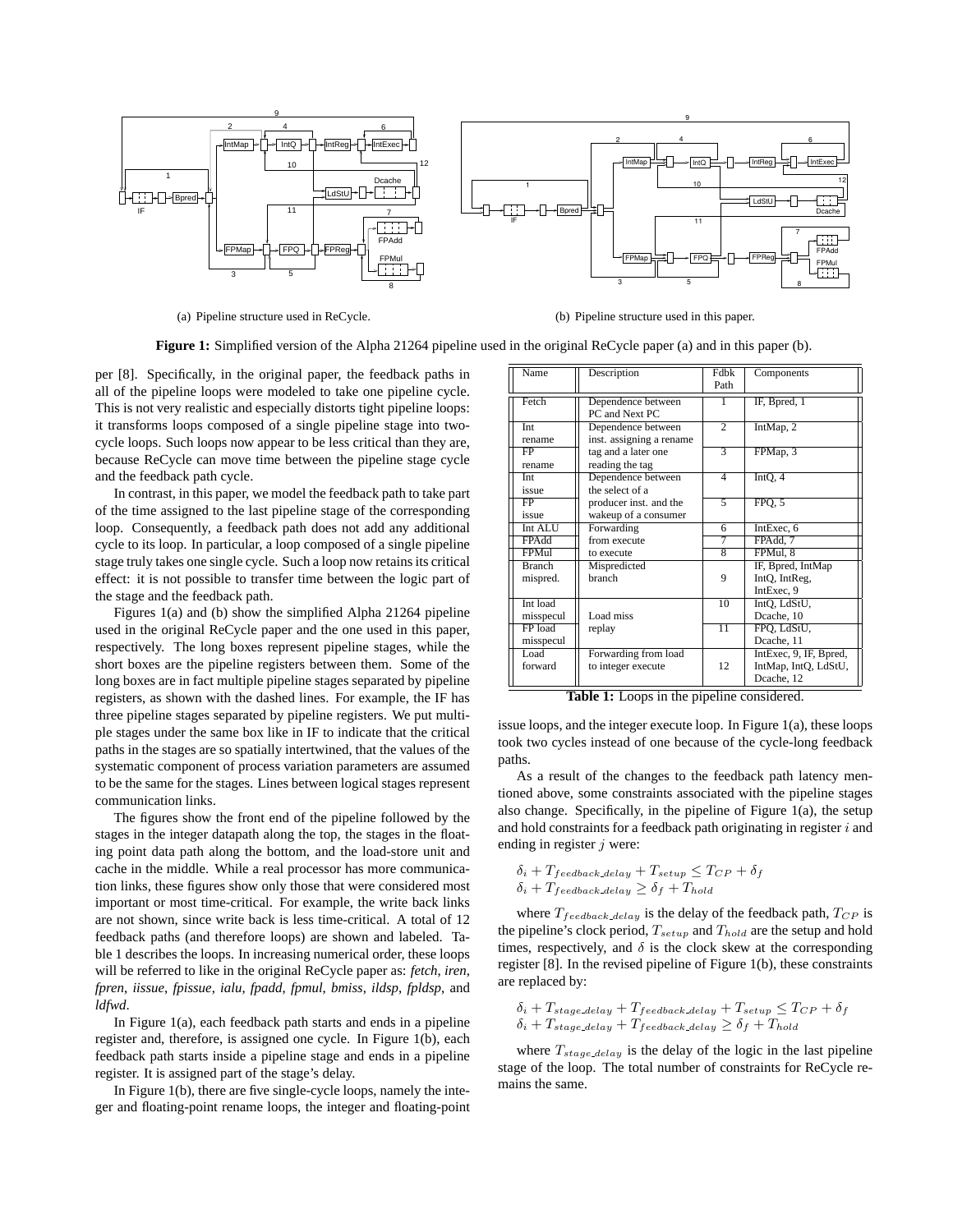#### **2.2. Variation Model**

To model process variation, we use the same model as in the original ReCycle paper, namely, the model in [6]. We model the within die (WID) variation in transistor threshold voltage  $(V_{th})$  and effective channel length  $(L_{eff})$ . The WID variation is subdivided into *random* and *systematic* components. Each of these components is assumed to be normally distributed. The systematic variation is modeled as a multivariate normal distribution with a Spherical spatial correlation; the random variation is modeled as an uncorrelated normal distribution at the transistor level. All assumptions on  $V_{th}$  and  $L_{eff}$  variation are the same as in the original ReCycle paper [8]. In particular,  $V_{th}$ 's variation has an overall  $\sigma/\mu$  of 0.09 and a correlation range  $\phi$  for systematic variation of 0.5. We model a CMP with four cores.

The transistor delays are computed from  $V_{th}$  and  $L_{eff}$  using the alpha power law [5]. To increase accuracy, the distribution and timing of the critical paths in a pipeline stage used in this paper differs slightly from the model used in the original ReCycle paper. Specifically, the latter assumed that the number of critical paths in a pipeline stage is proportional to the area of the stage. In this paper, we use the more realistic critical path distribution and timing described in [6]. That model uses, for logic stages, experimental data from Ernst *et al.* [2] and, for memory stages, extensions to the model of Mukhopadhyay *et al.* [4]. In this model, we set the  $\sigma_{extra}/\mu$  of  $D_{extra}$  to 0.028.

Table 2 classifies the pipeline stages based on whether they are modeled as containing mostly logic, a small SRAM structure, or a large SRAM structure. SRAM structures are sized using CACTI [7]. Their critical path is composed of decode, wordline, bitline, and sense amplifier. The combination of wordline driver, wordline, pass transistor, bitline, and sense amplifier is modeled as three transistor delays plus wire delay. The access time of large SRAM structures is set to three cycles, of which one is taken by the decoder. The access time of small SRAM structures is set to one cycle, equally divided into decoder delay, wordline delay, and the rest. As in the original ReCycle paper, we assume that wire delay is unaffected by variation. For this reason, considering stages like *Bpred*, *IntMap*, and *FPMap* as logic stages (even though they also contain small tables) is a conservative assumption.

| Mostly logic                                | Bpred, IntMap, FPMap, IntExec, FPAdd, FPMul |  |
|---------------------------------------------|---------------------------------------------|--|
| Small SRAM                                  | IntO, LdStU, FPO, FPReg, IntReg             |  |
| Large $SRAM$                                | Dcache. IF                                  |  |
| Table 2: Classification of pipeline stages. |                                             |  |

We repeat every experiment 10,000 times. We use a statistics package to generate specific instantiations of the variation maps. Like in the original ReCycle paper, the default pipeline has a perstage useful logic depth equal to 17FO4.

### **3. Evaluation**

#### **3.1. Timing Issues**

In any given pipeline, the loop with the longest average stage delay limits the ability of ReCycle to further reduce the pipeline clock period. This loop is called the *critical* one. Figure 2(a) shows the number of times that each pipeline loop is critical for the batch of 10,000 pipelines considered in this paper.

The probability of criticality of a pipeline loop depends on three factors: (1) the number of pipeline stages in the loop, (2) whether some of these stages share the same value for the systematic com-



**Figure 2:** Histogram of critical pipeline loops in the updated evaluation (a) and the original evaluation (b).

ponent of process variation parameters, and (3) the fraction of wire delay in the loop. Specifically, loops with a large number of stages will be able to average out inter-stage delay variation better. Therefore, they are less likely to be critical. From the figure, we see that the branch misprediction loop (*bmiss*) and the load forwarding loop (*ldfwd*) are almost never critical because of the large number of stages in these loops. On the other hand, single-cycle loops like integer and floating-point rename (*iren* and *fpren*) and integer execute (*ialu*) are frequently critical. The frequent criticality of these loops is clearer in this paper than in Figure 7 of the original Recycle paper [8], which we repeat in Figure 2(b).

As indicated in Section 2.1, several pipeline stages are modeled to have the same systematic component of variation parameters. This includes, for example, the three stages in IF. These stages are only able to average out their *random* component of variation. Therefore, loops that contain this type of stages are more likely to be critical than other loops with the same total number of stages. We can see this from the *fpadd* and *fpmul* loops. Each of the FPAdd and FPMul functional units has 4 stages, which have the same systematic component of variation. Therefore, these loops are critical more often than the *fetch* loop.

Finally, since wires are not subject to variation in the model, loops with a higher fraction of wire delay will be less affected by variation, and hence less likely to be critical. This explains why the single-cycle integer and floating-point issue loops (*iissue* and *fpissue*) are less frequently critical than the other single-cycle loops: *iissue* and *fpissue* consist of SRAM structures dominated by wire delay, while *iren*, *fpren*, and *ialu* are modeled as logic stages.

Overall, given that single-cycle loops are often critical, ReCycle will necessarily be less effective than in the pipeline model used in the original ReCycle paper. This can be seen from Figure 3(a), which shows the average and maximum time skew that ReCycle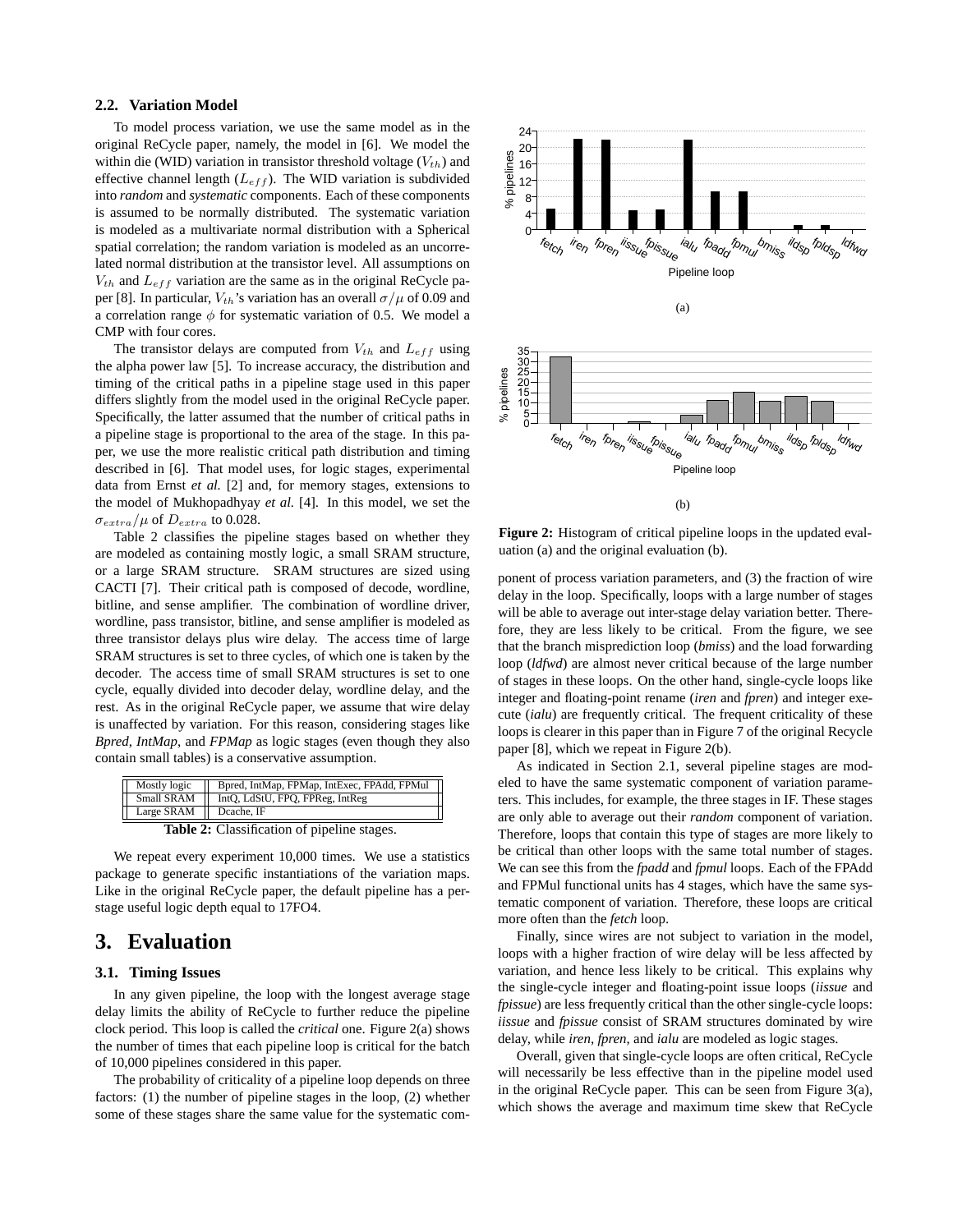inserts per pipeline register, as we reduce the useful logic depth of the pipeline stages from the default 17FO4 to 6FO4. The skews are shown relative to the stage delay of a no-variation pipeline of the same logic depth of the stages. For clarity, Figure 3(b) shows the corresponding figure from the original ReCycle paper, which was Figure 9(b).





**Figure 3:** Skew versus logic depth inserted by ReCycle in the updated evaluation (a) and the original evaluation (b).

The skew is a measure of the stage unbalance in the pipeline loops. In both figures, both the average and maximum skews tend to increase as we decrease the logic depth. The reason is that, for shorter stages, the random component of the variation is more prominent, increasing the unbalance. However, while the average and maximum skews were 10–15% and around 40%, respectively, in the original paper, they are only 5–7% and around 30%, respectively, in Figure 3(a). Consequently, ReCycle is less effective in this paper.

#### **3.2. Frequency After Applying ReCycle**

We now evaluate the frequency increases delivered by ReCycle. Figure 4(a) shows the frequency of three different environments: pipeline with process variation and no ReCycle (*Var*), pipeline with variation and ReCycle (*ReCycle*), and pipeline with no variation (*NoVar*). The bars are normalized to the average frequency of *Var*. The *Var* and *ReCycle* bars show the range of frequencies for the different experiments. The figure corresponds to Figure 10 of the original ReCycle paper for  $\phi$ =0.5, which we show as Figure 4(b).

The frequency improvement due to ReCycle depends on which loop contains the slowest stage after variation. If such a loop has many stages and significant inter-stage delay variation, ReCycle is likely to improve the pipeline frequency significantly. On the other hand, if such a stage happens to be in a single-cycle loop, ReCycle does not improve the frequency at all.

From the figure, we see that, on average, ReCycle improves the frequency of the pipeline by 6% over *Var*. Given that *NoVar*'s fre-

**Figure 4:** Pipeline frequency of the environments considered, for the updated evaluation (a) and the original evaluation (b).

quency is 15% higher than *Var*'s, ReCycle recovers 40% of the frequency lost to variation. These figures are smaller than the ones presented in the original ReCycle paper. Indeed, according to Figure 4(b), the average frequency gains delivered by ReCycle over *Var* are 12%, which correspond to 63% of the frequency lost to variation. Overall, the presence of single-cycle loops results in relatively smaller gains of ReCycle over *Var*. Moreover, the corrections made to the critical path models result in slightly smaller differences between *NoVar* and *Var*.

Next, we compare the three environments as we vary the useful logic depth per pipeline stage from 17FO4 to 6FO4. This is shown in Figure 5(a), where the curves are normalized to the *Var* frequency with 17FO4. This figure corresponds to Figure 11 in the original ReCycle paper, which we show as Figure 5(b).

The two figures show the same trends. As we decrease the logic depth per stage, the frequency increases for all three environments. Moreover, the separation between the *Var* and the other curves increases, which means that process variation hurts the frequency of a pipeline more.

The main difference between the two figures is that, in this paper, the *ReCycle* curve is relatively closer to the *Var* curve than in the original ReCycle paper. The reason is that, due to the presence of the single-cycle loops in the pipeline, ReCycle is relatively less effective than before. Overall, *ReCycle* increases the average frequency over *Var* by about 6% across all the design points. Note that the *Var* curve reaches different values in this paper and in the original ReCycle paper. This is due to the corrections in the critical path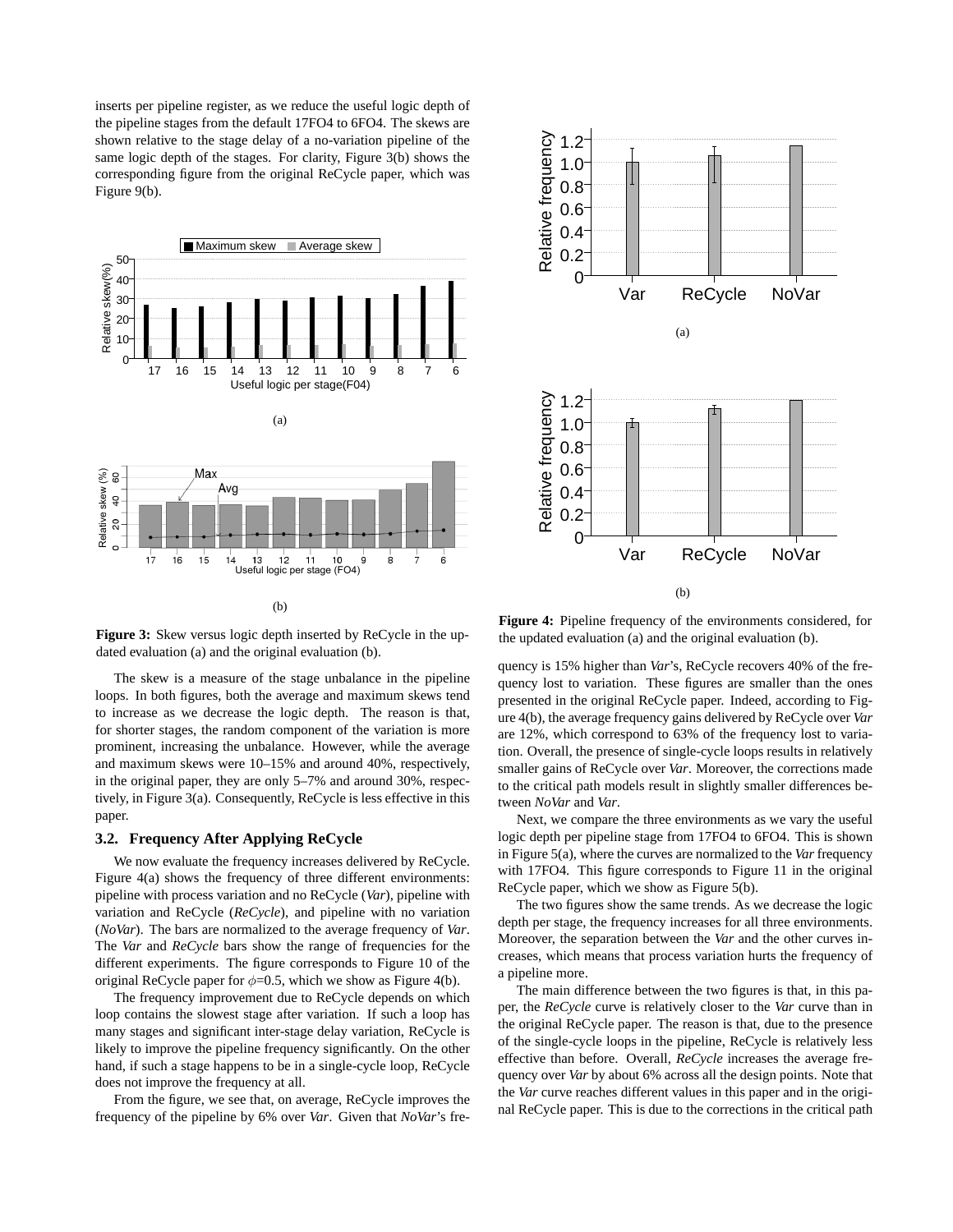

**Figure 5:** Pipeline frequency for different useful logic depths per pipeline stage in the updated evaluation (a) and the original evaluation (b).

#### models.

#### **3.3. Adding Donor Stages and Forward Body Bias**

The frequency improvement due to ReCycle is constrained by the critical loop in the pipeline. To further improve the pipeline frequency, we must find a way to decrease the average stage delay in the critical loop. In the original ReCycle paper, this was accomplished by inserting a *Donor* stage in the loop. This operation reduces the average stage delay in this loop, making another loop the critical one. Adding a Donor stage increases the pipeline frequency, but makes the pipeline loop longer, thus decreasing the IPC when the loop latencies are exposed. The original paper showed that, with a certain number of loops enhanced with a Donor stage, an overall higher performance can be obtained.

In this paper, we repeat the experiments. However, we find that adding a Donor stage to a single-cycle loop when it is critical results in an unsurmountable IPC penalty. Consequently, we evaluate two approaches. One is to add Donor stages only to critical loops that are longer than one cycle. The second approach is to additionally apply Forward Body Biasing (FBB) to single-cycle loops when they are critical. Applying FBB improves the speed of the stage at the cost of an increase in leakage power [9].

We extend the Donor algorithm so that we add Donor stages to loops as they become critical and, in the second approach, we additionally apply FBB to single-cycle loops as they become critical. We stop when the performance finishes increasing any further, or we reach the power limit of 30W per processor. Note that the optimal configuration of Donor stages and FBB depends on the workload. Such configuration could either be set once after manufacture, based on the assumption of a representative workload mix, or it could be adjusted dynamically based on the currently-running workload. We call such configurations *StDonor+FBB* and *DynDonor+FBB*, respectively.

In our experiments, we find that, if we just apply ReCycle plus Donor stages, we obtain negligible performance gains over ReCycle. This is because single-cycle loops quickly become critical. Consequently, we focus on ReCycle plus Donor stages plus FBB for critical single-cycle loops. In this environment, Figure 6(a) shows the average number of Donor stages added to a pipeline, and the range for the different pipelines. There is a bar for each SPEC application, and a bar labeled *static* for the mean across applications. The latter corresponds to the *StDonor+FBB* environment, while the other bars correspond to the *DynDonor+FBB* environment. The figure also shows the range of values across the experiments. We can see that the number of Donor stages is typically between 1 and 2. This is a smaller number than in the original ReCycle paper, which was around  $10 -$  as shown in Figure 6(b). This is largely because we do not add Donor stages to single-cycle loops. As a result, Donor stages are likely to be less effective in our pipeline.





Figure 7 plots the average number of stages that receive FBB and the range for different pipelines. These stages all belong to singlecycle loops. We can see that we typically apply FBB to about 3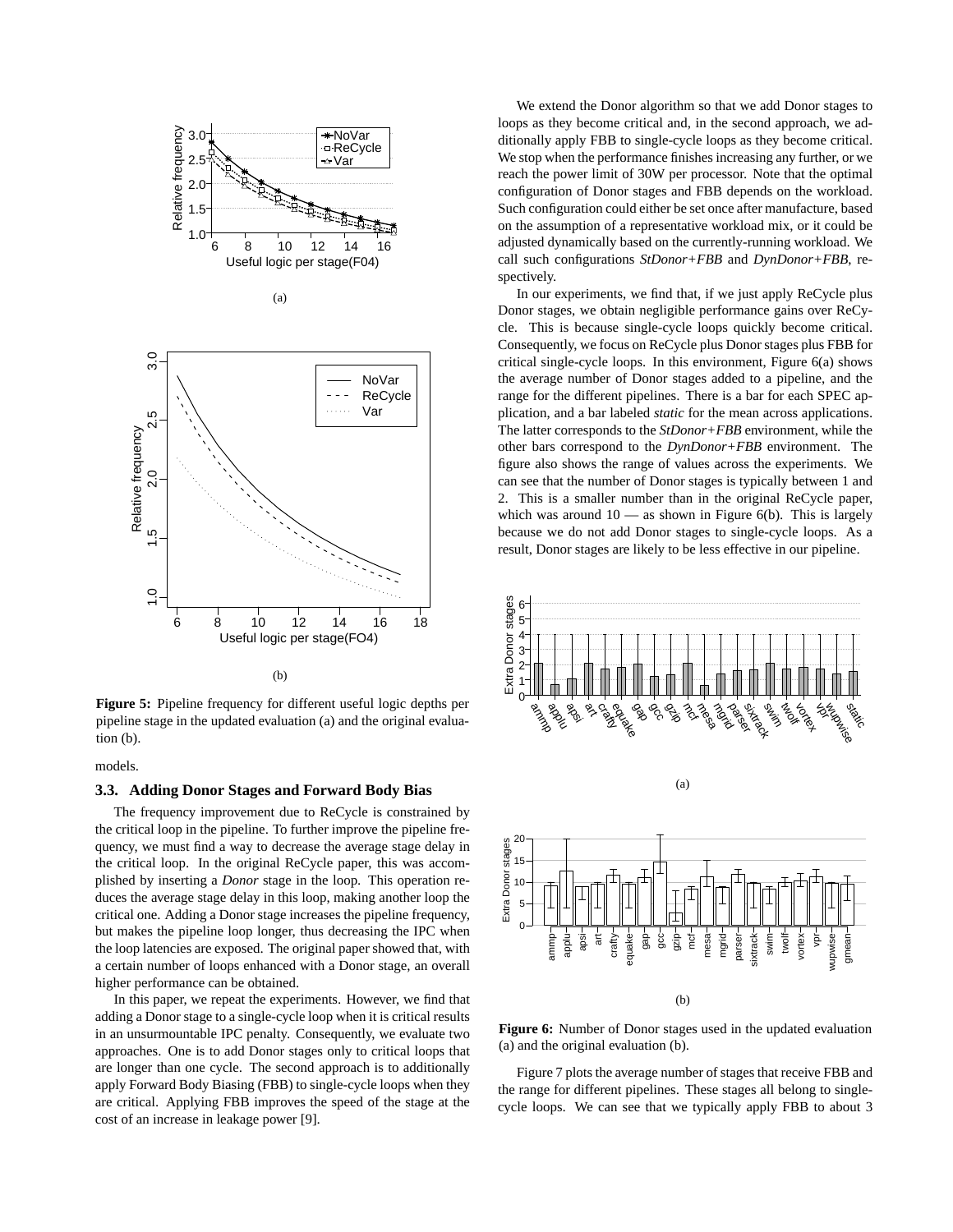stages. We estimate that, in the worst case, when all 5 stages receive FBB for a maximum  $\Delta V_{th}$  of -75mV, we add about 7% to the total power consumed by each processor (and private caches).



**Figure 7:** Number of stages with forward body bias.

#### **3.4. Overall Performance Evaluation**

Finally, Figure 8(a) compares the performance of *Var*, *NoVar*, *ReCycle*, ReCycle plus the static application of the Donor algorithm plus FBB (*ReCycle + StDonor + FBB*), and ReCycle plus the dynamic application of the Donor algorithm plus FBB (*ReCycle + DynDonor + FBB*). This figure corresponds to Figure 14 of the original ReCycle paper, which is shown as Figure 8(b). The static and dynamic Donor environments are generated as in the original ReCycle paper. Specifically, in *DynDonor*, we rerun the Donor algorithm at the beginning of each application. Moreover, we assume that we know the average IPC impact of adding each Donor stage from a previous profiling run. In the figure, the bars show the average performance and, except for *NoVar*, include a segment with the range of values measured. All bars are normalized to the average *Var*.



(b)

NoVar

ReCycle+

StDonor

ReCycle+

DynDonor

ReCycle

Var

**Figure 8:** Performance of different environments for the updated evaluation (a) and the original evaluation (b).

From Figure 8(a), we see that the performance of *ReCycle* and

*NoVar* is 4% and 10% higher, respectively, than *Var*. This is in contrast to the original ReCycle paper, where *ReCycle* and *NoVar* were 9% and 14% higher, respectively, than *Var*. The corrected critical path model has decreased the difference between *Var* and *NoVar* slightly. More importantly, the combination of more realistic pipeline model and critical path model has decreased the relative effectiveness of ReCycle: it is now only able to recover 40% of the gap between *Var* and *NoVar* instead of 64% in the original paper.

The figure also shows the impact of applying ReCycle plus Donor stages plus FBB for single-cycle loops. We see that the static and dynamic application of the Donor algorithm deliver approximately the same performance. Such performance is roughly 9% higher than *Var*. Therefore, with this technique, we recover 90% of the performance lost to variation. This is in contrast to the performance recovered with ReCycle and Donor stages in the original paper: 107% and 114% of the performance lost to variation depending on whether we use *StDonor* or *DynDonor*, respectively.

Finally, we note that applying ReCycle plus Donor stages does not improve the performance over ReCycle alone much. We need an additional technique to speed-up the stage in critical single-cycle pipeline loops. In this paper, we used FBB. However, other related techniques such as Adaptive Supply Voltage (ASV) could be used.

### **4. Conclusions**

In this paper, we replicated the evaluation of the ReCycle paper from ISCA 2007 with more realistic pipeline and critical path models. Most notably, the pipeline has five single-cycle loops, which is significant because single-cycle loops are not amenable to cycle time stealing.

In this more realistic environment, ReCycle only recovered on average 40% of the performance lost to process variation. In contrast, in the original paper paper, ReCycle regained 64%. Moreover, we found that further adding Donor stages did not significantly increase performance. Consequently, we proposed to extend the Donor algorithm by applying Forward Body Biasing (FBB) to single-cycle loops when they become critical. With ReCycle, Donor stages, and FBB, we regained on average 90% of the performance lost to variation — still short of the roughly 110% regained by Re-Cycle plus Donor stages alone in the original ReCycle paper.

### **References**

- [1] K. Bernstein, K. M. Carrig, C. M. Durham, P. R. Hansen, D. Hogen-miller, E. J. Nowak, and N. J. Rohrer. *High Speed CMOS Design Styles*. Kluwer Academic Publishers, 1999.
- [2] D. Ernst, N. S. Kim, S. Das, S. Pant, R. Rao, T. Pham, C. Zeisler, D. Blaauw, T. Austin, K. Flautner, and T. Mudge. Razor: A low-power pipeline based on circuit-level timing speculation. In *International Sym-*
- *posium on Microarchitecture*, December 2003. [3] R. E. Kessler. The Alpha 21264 microprocessor. *IEEE Micro*, 19(2):24– 36, 1999.
- [4] S. Mukhopadhyay, H. Mahmoodi, and K. Roy. Modeling of failure probability and statistical design of SRAM array for yield enhancement in nanoscaled CMOS. *IEEE Transactions on Computer-Aided Design*, 24(12):1859–1880, December 2005.
- [5] T. Sakurai and R. Newton. Alpha-power law MOSFET model and its applications to CMOS inverter delay and other formulas. *Journal of Solid-State Circuits*, 25(2):584–594, 1990.
- [6] S. R. Sarangi, B. Greskamp, R. Teodorescu, J. Nakano, A. Tiwari, and J. Torrellas. VARIUS: A model of process variation and resulting timing errors for microarchitects. In *IEEE Transactions on Semiconductor Manufacturing*, February 2008. [7] D. Tarjan, S. Thoziyoor, and N. Jouppi. CACTI 4.0. Technical Report
- 2006/86, HP Laboratories, June 2006.
- [8] A. Tiwari, S. R. Sarangi, and J. Torrellas. ReCycle: Pipeline adaptation to tolerate process variation. In *International Symposium on Computer Architecture*, June 2007.